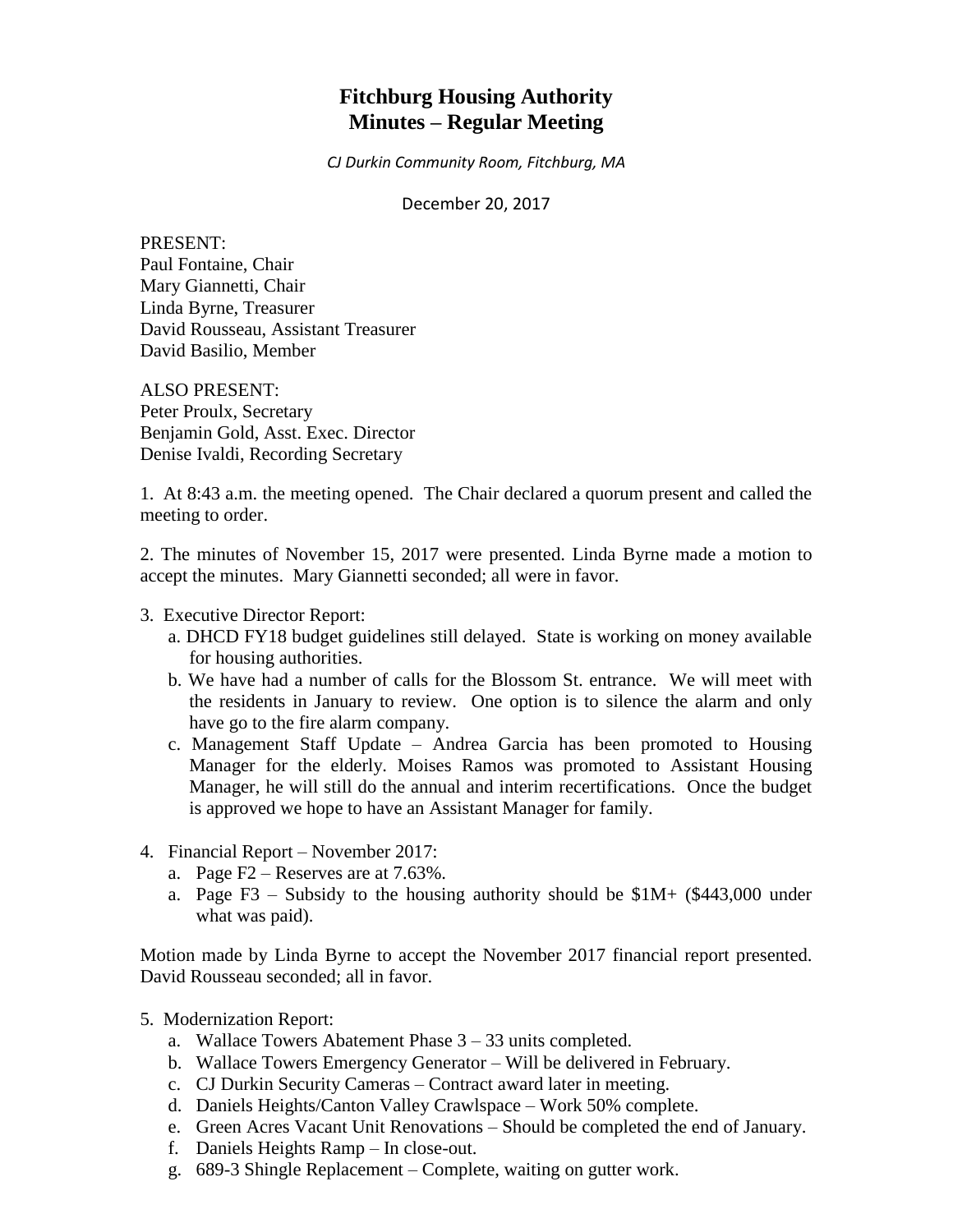- h. 689-3 Driveway/Fence Replacement In design.
- i. Green Acres Basement Moisture Remediation Unitil under order to replace gas lines.
- j. 705 Renovations In design.
- k. 689-1 Sprinkler Installation Out to bid in March.
- 6. State-Aided Housing Report:
	- a. 128 new standard applications in November; 32 elderly/young-disabled, 82 family. 327 elderly/young disabled applicants currently on the waiting list; 1,700 family.
	- b. There were four (4) new lease-ups and two (2) vacates in October.
	- c. We hope to fill five (5) Wallace Tower vacancies the end of the month.
	- d. We are at 97.59% overall occupancy for October.
	- e. Work order report included.
- 7. Section 8 Housing Choice Voucher Report:
	- a. 95% leased up.
	- b. 207 leased out of 219 vouchers.
	- c. State MRVP 13 new vouchers; seven (7) issued, not leased yet.
	- d. Issue with landlords willing to work with MRVP vouchers.
- 8. Old Business: None
- 9. New Business: The following resolutions were presented:

# RESOLUTION TO APPROVE THE APPLICATION FOR THE 2018 CAPITAL IMPROVEMENT PLAN – FORMULA FUNDING TO DHCD

#### Resolution 2017-12-01

- Whereas: DHCD will annually provide a given amount of capital development funding through a "formula funding" allocation to address deficiencies and deferred maintenance issues identified and,
- Whereas: The Fitchburg Housing Authority has the need to submit an application for Capital Improvement Plan (CIP) to DHCD for the year 2018 and,
- Whereas: Meetings were held with the tenants on September 22, September 27, September 28 and October 26 for their comment and input as required by DHCD.

#### NOW THEREFORE BE IT RESOLVED,

That the members of the Fitchburg Housing Authority Board of Commissioners have reviewed and approved the Capital Improvement Plan (CIP) Formula Funding for years 2018 to 2022 as presented and further authorize the Executive Director to submit the application to DHCD.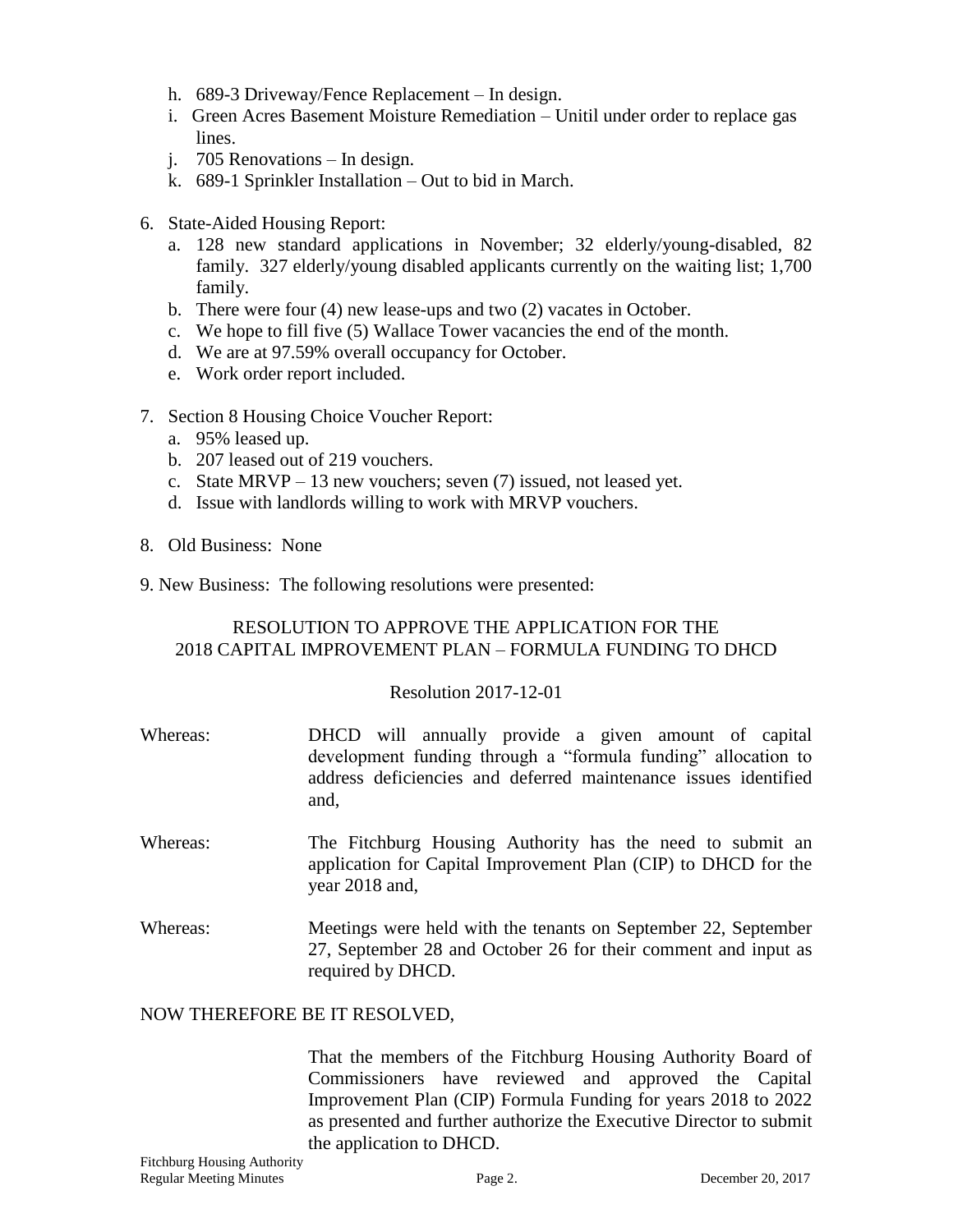RESOLVED, Motion made by Linda Byrne to authorize the Executive Director to submit the application for 2018 Capital Improvement Plan (CIP) Formula Funding, as proposed, to DHCD.

SECONDED, Mary Giannetti seconded the motion, and the motion was passed by a unanimous vote.

# RESOLUTION AUTHORIZING SIGNING OF THE CERTIFICATE OF SUBSTANTIAL COMPLETION A&B SELECTIVE INTERIOR AND EXTERIOR RENOVATIONS

### DHCD PROJECT NUMBER 097068

### Resolution 2017-12-02

- Whereas: The Architect (Garofalo Design Associates, Inc.) has inspected the 705-1 A&B selective interior and exterior renovations and,
- Whereas: The Architect has recommended that the 705-1 A&B selective interior and exterior renovations has reached the point of Substantial Completion and, contingent upon DHCD's approval,

### NOW THEREFORE BE IT RESOLVED,

That the Fitchburg Housing Authority authorizes the Chair or his designee to sign the necessary documents in connection with the Certificate of Substantial Completion for the 705-1 A&B selective interior and exterior renovations.

- RESOLVED, Motion made by Mary Giannetti to accept the Certificate of Substantial Completion for the 705-1 A&B selective interior and exterior renovations.
- SECONDED, David Rousseau seconded the motion, and the motion was passed by a unanimous vote.

### RESOLUTION FOR AUTHORIZATION OF CHANGE ORDER NUMBER ONE IN CONJUNCTION WITH THE 705-1 A&B SELECTIVE INTERIOR AND EXTERIOR RENOVATIONS

### WORK PLAN 5001, PROJECT #097068

### RESOLUTION 2017-12-03

- Whereas: The Fitchburg Housing Authority has the need to sign a Change Order Number One in conjunction with the 705-1 A&B selective interior and exterior renovations and
- Whereas: Garofalo Design Architects, Inc. (the architect) recommends approval of this Change Order Number One which will decrease the contract amount by \$1,330.26.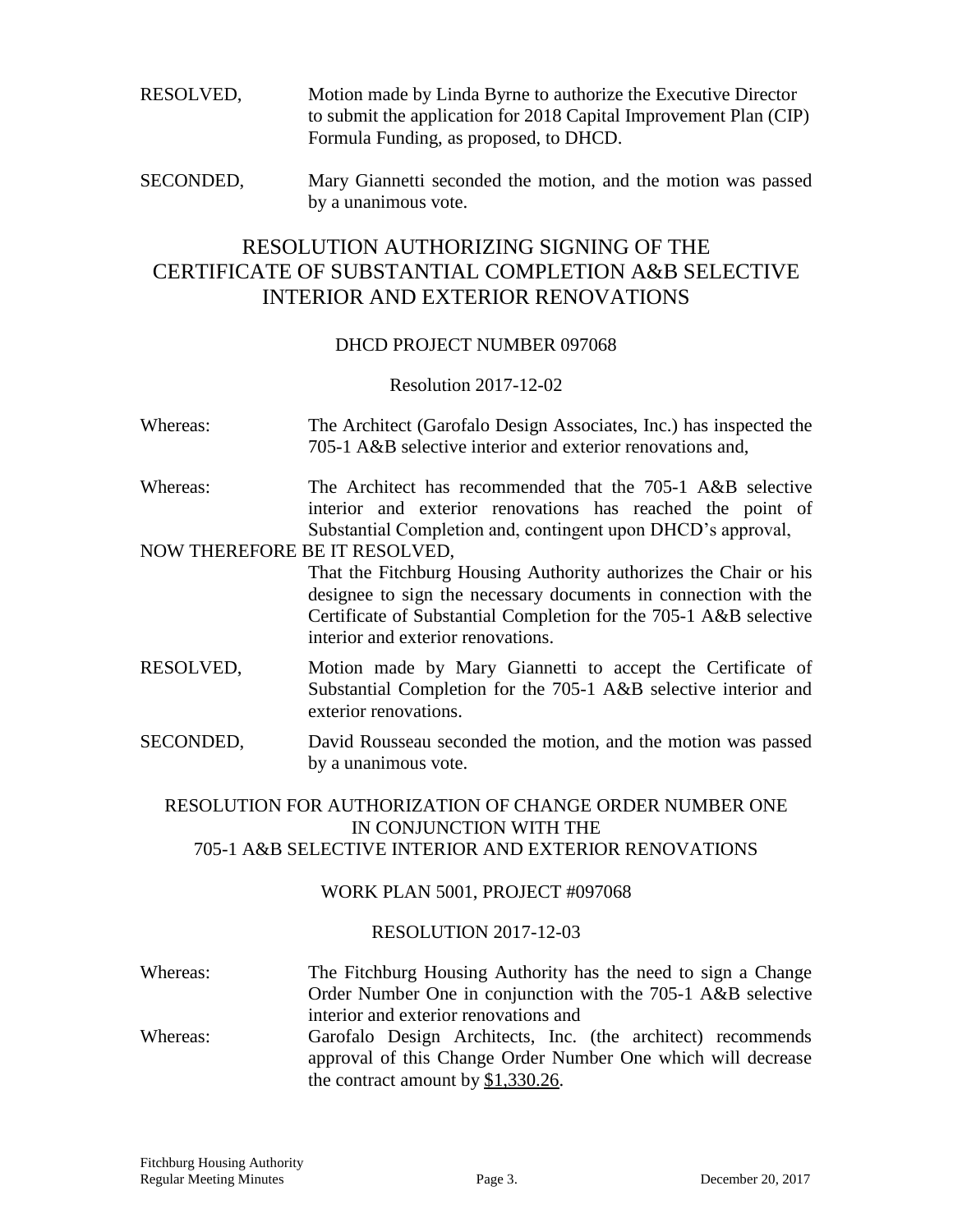### NOW THEREFORE BE IT RESOLVED,

That the Fitchburg Housing Authority Board of Directors authorizes the Chair, or his designee, to sign the Change Order Number One in conjunction with the 705-1 A&B selective interior and exterior renovations now being undertaken by the Department of Housing and Community Development and the Fitchburg Housing Authority.

- RESOLVED, Motion made by David Rousseau to authorize the signing of the Change Order Number One by the Chair, or his designee, in conjunction with the 705-1 A&B selective interior and exterior renovations
- SECONDED, Linda Byrne seconded the motion, and the motion was passed unanimously.

# RESOLUTION AUTHORIZING SIGNING OF THE CERTIFICATE OF FINAL COMPLETION FOR THE 705-1 A&B SELECTIVE INTERIOR AND EXTERIOR RENOVATIONS

### DHCD PROJECT NUMBER 097068

### Resolution 2017-12-04

- Whereas: The Architect (Garofalo Design Associates, Inc.) has inspected the 705-1 A&B selective interior and exterior renovations and,
- Whereas: The Architect has recommended that the 705-1 A&B selective interior and exterior renovations has reached the point of Final Completion and, contingent upon DHCD's approval,

### NOW THEREFORE BE IT RESOLVED,

That the Fitchburg Housing Authority authorizes the Chair or his designee to sign the necessary documents in connection with the Certificate of Final Completion and Payment Number 3, in the amount of \$5,299.74 for the 705-1 A&B selective interior and exterior renovations.

- RESOLVED, Motion made by Linda Byrne to accept the Certificate of Final Completion for the 705-1 A&B selective interior and exterior renovations.
- SECONDED, Mary Giannetti seconded the motion, and the motion was passed by a unanimous vote.

# RESOLUTION AUTHORIZING THE ACCEPTANCE OF THE BID FOR IT CONSULTANT AWARD *Resolution 2017-12-05*

- WHEREAS: The Fitchburg Housing Authority has advertised for bids for an IT Consultant, and
- WHEREAS: Bids were due on Friday, December 15, 2017 and two (2) firms responded to our solicitation *(see attached memorandum).*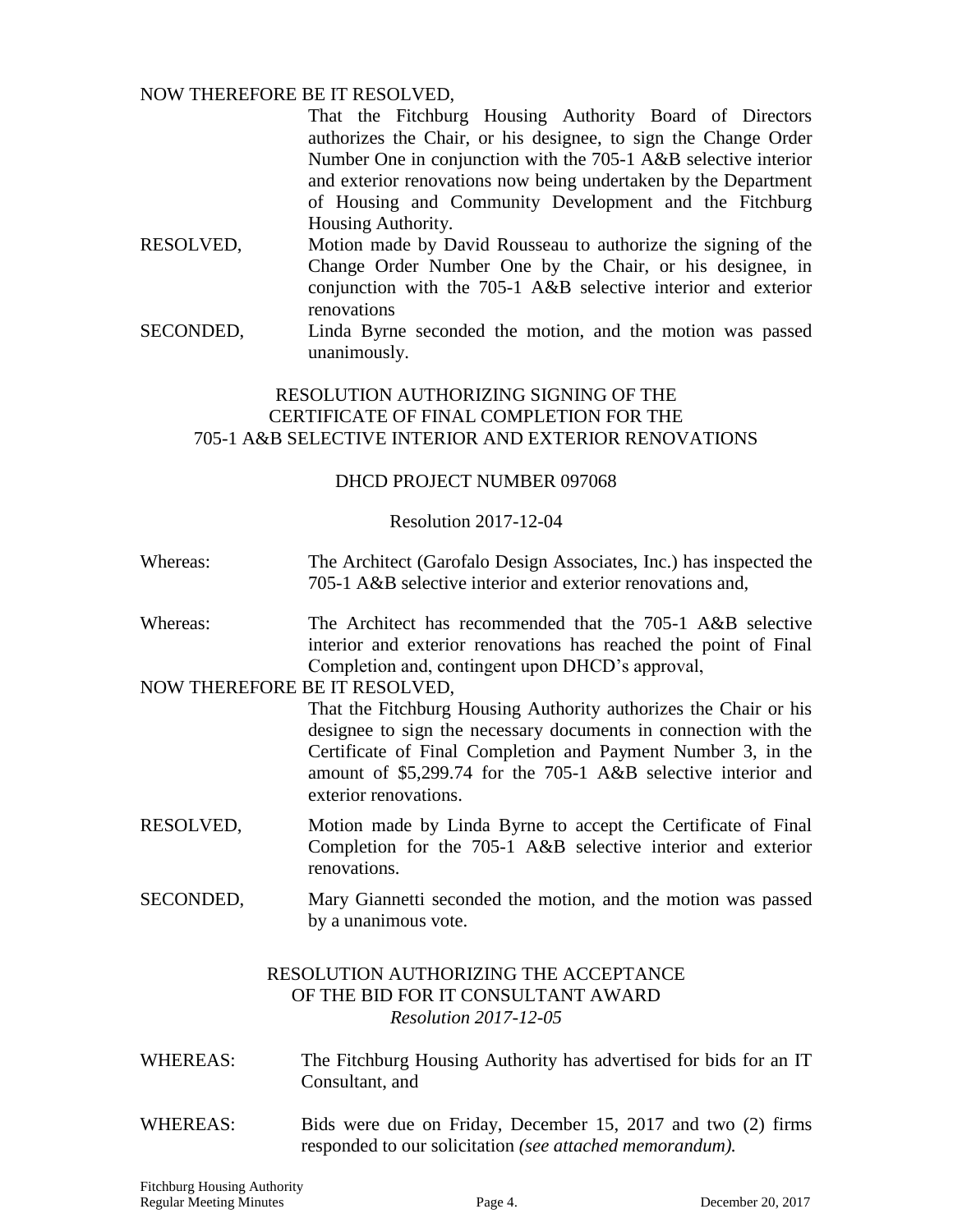### NOW THEREFORE BE IT RESOLVED,

That the Fitchburg Housing Authority Board of Directors approve the bid from CB Systems and award a one (1) year contract with two (2) one year options to renew annually at sole FHA discretion to CB Systems in the estimated amount of \$4,675 per year or \$14,025 if all options are exercised. The contract is not to exceed \$6,250 per year or \$18,750 for all three (3) years and authorizes the Chair, or his designee, to sign said contract and/or any other documents necessary to complete the work.

- RESOLVED, Motion made by Linda Byrne to award the contract for IT Consultant to CB Systems and award a one (1) year contract with two (2) one year options to renew annually at sole FHA discretion to CB Systems in the estimated amount of \$4,675 per year or \$14,025 if all options are exercised. The contract is not to exceed \$6,250 per year or \$18,750 for all three (3) years and authorizes the Chair, or his designee, to sign said contract and/or any other documents necessary to complete the work.
- SECONDED, David Rousseau seconded the motion, and the motion was passed by a unanimous vote.

# RESOLUTION AUTHORIZING SIGNING OF THE CERTIFICATE OF FINAL COMPLETION FOR THE CJ DURKIN (667-5) COMMUNITY ROOM MODERNIZATION

### DHCD PROJECT NUMBER 097075

### Resolution 2017-12-06

- Whereas: The Architect (Antonio Gomes) has inspected the Community Room Modernization at CJ Durkin (667-5) and,
- Whereas: The Architect has recommended that the Community Room Modernization at CJ Durkin (667-5) has reached the point of Final Completion and, contingent upon DHCD's approval,

### NOW THEREFORE BE IT RESOLVED,

That the Fitchburg Housing Authority authorizes the Chair or his designee to sign the necessary documents in connection with the Certificate of Final Completion and Payment Number 4, in the amount of \$8,915.85, for the Community Room Modernization at CJ Durkin (667-5).

RESOLVED, Motion made by Linda Byrne to accept the Certificate of Final Completion for the Community Room Modernization at CJ Durkin  $(667-5).$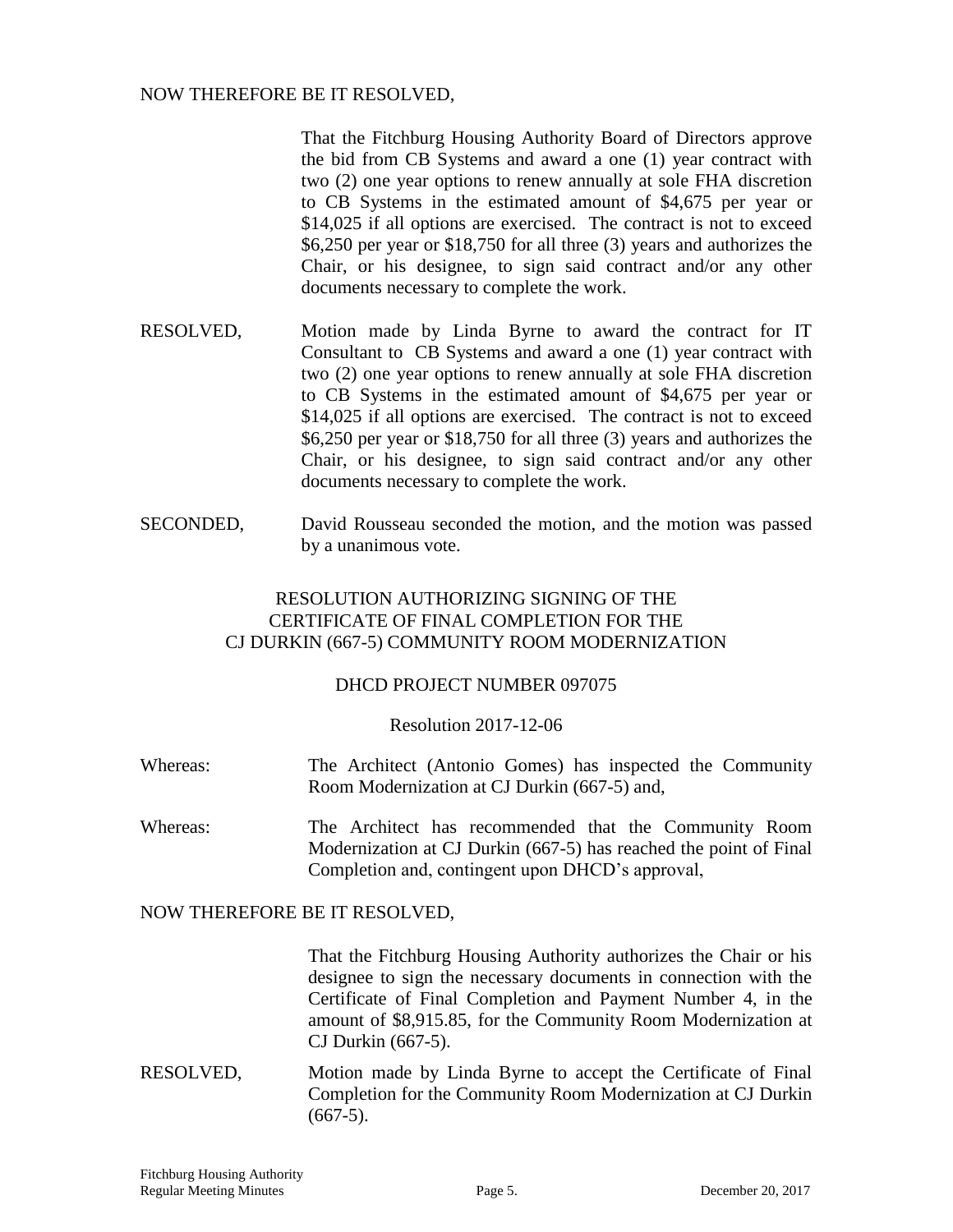SECONDED, David Rousseau seconded the motion, and the motion was passed by a unanimous vote.

# RESOLUTION AUTHORIZING THE ACCEPTANCE OF THE BID PROPOSAL FOR THE CJ DURKIN (667-5) SECURITY CAMERA INSTALLATION

#### WORK PLAN 5001, PROJECT #097094

#### RESOLUTION 2017-12-07

- WHEREAS: The Fitchburg Housing Authority requested bid proposals for the Security Camera Installation at the CJ Durkin (667-5) Development, and
- WHEREAS: The Fitchburg Housing Authority received five (5) bid proposals; bid proposals were due on Wednesday, December 6, 2017 (see attached sheet), and
- WHEREAS: The architect, John Murphy, Jr. Electrical Construction and Engineering, Inc., has checked references for Setronics, Billerica, MA and has received favorable feedback, and contingent on DHCD's approval.

#### NOW THEREFORE BE IT RESOLVED,

That the Fitchburg Housing Authority authorizes the Chair, or his designee, to accept the lowest eligible and responsible bidder, Setronics, 5 Executive Park Drive, Billerica, MA 01862 with a bid amount of \$53,143.00 and to sign any and all documents in conjunction with the contract.

- RESOLVED, Motion made by David Rousseau to accept the eligible and responsible bidder, Setronics, for the bid amount of \$53,143.00 and sign any and all documents in conjunction with the contract.
- SECONDED, Linda Byrne seconded the motion and the motion was passed by a unanimous vote.

# RESOLUTION AUTHORIZING SIGNING OF THE CERTIFICATE OF SUBSTANTIAL COMPLETION FOR THE ASBESTOS ABATEMENT (PHASE III) AT WALLACE TOWERS (667-3)

### DHCD PROJECT NUMBER 097093

#### Resolution 2017-12-08

| Whereas:                                                                                  | The Architect (ATC Group Services LLC) has inspected the                              |
|-------------------------------------------------------------------------------------------|---------------------------------------------------------------------------------------|
|                                                                                           | asbestos abatement (Phase III) at Wallace Towers (667-3) and,                         |
| $\bf{W}$ $\bf{V}$ $\bf{L}$ $\bf{L}$ $\bf{L}$ $\bf{L}$ $\bf{L}$ $\bf{L}$ $\bf{L}$ $\bf{L}$ | TPL . A selection of the commences of the distribution of the selection of the common |

Whereas: The Architect has recommended that the asbestos abatement (Phase III) at Wallace Towers (667-3) has reached the point of Substantial Completion and, contingent upon DHCD's approval,